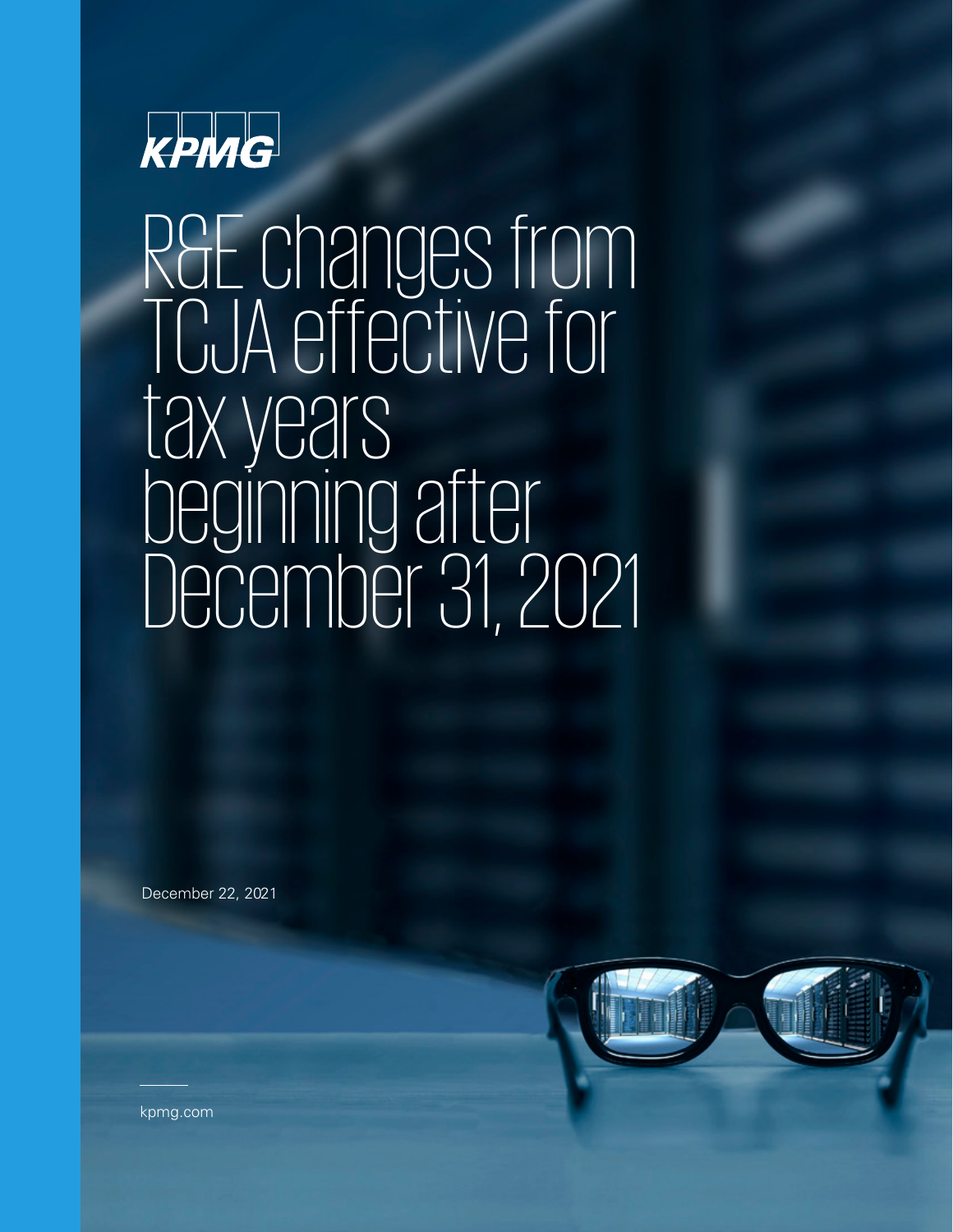## Introduction

The "Tax Cuts and Jobs Act" (TCJA)<sup>[1](#page-1-0)</sup> was signed into law on December 22, 2017.

The TCJA represented the culmination of a lengthy process in pursuit of business tax reform that had played out over the course of more than 20 years.

This article highlights research and experimentation (R&E) considerations that had a delayed effective date per the TCJA and are scheduled to take effect for tax years beginning after December 31, 2021.

## Section 174 research and experimental expenditures

The TCJA provides that specified R&E expenditures under section 174 paid or incurred in tax years **beginning after December 31, 2021,** must be capitalized and amortized ratably over a five-year period for research conducted in the United States, and 15 years for research conducted outside of the United States<sup>[2](#page-1-1)</sup> beginning with the midpoint of the tax year in which the specified R&E expenditures were paid or incurred. Specified R&E expenditures subject to capitalization include expenditures for software development.

In the case of retired, abandoned or disposed property with respect to which specified R&E expenditures are paid or incurred, any remaining basis may not be recovered in the year of retirement, abandonment or disposal, but instead must continue to be amortized over the remaining amortization period.

The application of this rule is treated as a change in the taxpayer's method of accounting initiated by the taxpayer and made with the consent of the Treasury Secretary. This rule is applied on a cutoff basis to specified R&E expenditures paid or incurred in tax years beginning after December 31, 2021 (thus there is no adjustment under section 481(a) for R&E expenditures paid or incurred in tax years beginning before January 1, 2022). Whether or not a Form 3115, Application for Change in Accounting Method, will need to be filed by taxpayers is unclear at this time.

Treas. Reg. § 1.174-2 provides a general definition of R&E expenditures, and it does not appear that this definition would change under the new law, except that software development will now be specifically treated as specified research. As described in current Treas. Reg. § 1.174-2(a), section 174 expenditures are costs:

 $\ldots$ incurred in connection with<sup>[3](#page-1-2)</sup> the taxpayer's trade or business which represent research and development costs in the experimental or laboratory sense. The term generally includes all such costs incident to the development or improvement of a product. The term includes the costs of obtaining a patent, such as attorneys' fees expended in making and perfecting a patent

© 2021 KPMG LLP, a Delaware limited liability partnership and a member firm of the KPMG global organization of independent member firms affiliated with KPMG International Limited, a private English company limited by guarantee. All rights reserved. The KPMG name and logo are trademarks used under license by the independent member firms of the KPMG global organization.

<span id="page-1-0"></span><sup>1</sup> P.L. 115-97, 131 Stat. 2054 (2017).

<span id="page-1-1"></span><sup>2</sup> For this purpose, the term "United States" includes the United States, the Commonwealth of Puerto Rico, and any possession of the United States.

<span id="page-1-2"></span><sup>3</sup> In contrast to the section 174 "in connection with" standard, section 41(a) requires that qualified research expenses be incurred "in carrying on" any trade or business of the taxpayer (with an exception for in-house research expenses incurred with the principal purpose of using the research results in the future conduct of an active trade or business of the taxpayer or an affiliate, see section 41(b)(4)).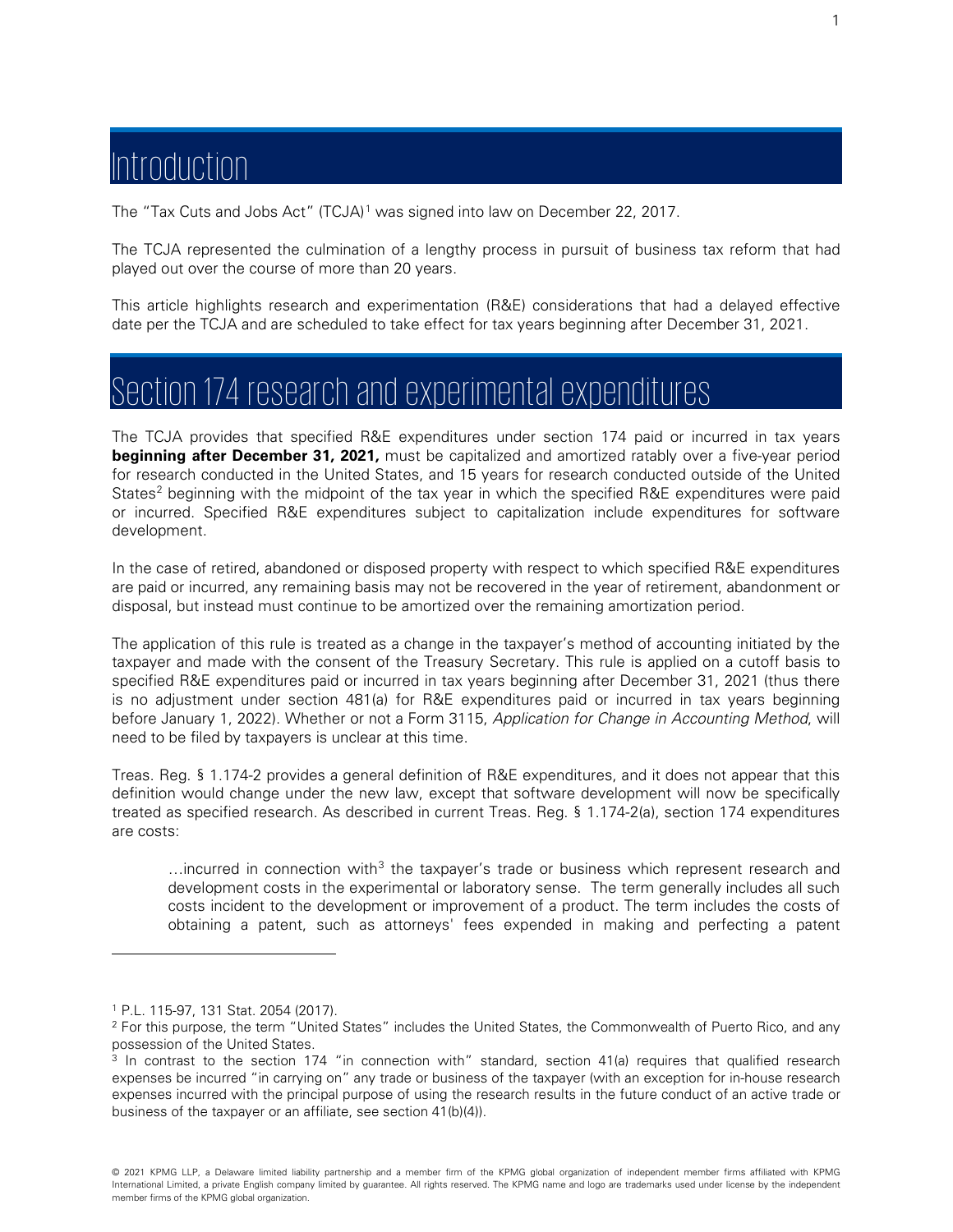application. Expenditures represent research and development costs in the experimental or laboratory sense if they are for activities intended to discover information that would eliminate uncertainty concerning the development or improvement of a product. Uncertainty exists if the information available to the taxpayer does not establish the capability or method for developing or improving the product or the appropriate design of the product. Whether expenditures qualify as research or experimental expenditures depends on the nature of the activity to which the expenditures relate, not the nature of the product or improvement being developed or the level of technological advancement the product or improvement represents. The ultimate success, failure, sale, or use of the product is not relevant to a determination of eligibility under section 174. Costs may be eligible under section 174 if paid or incurred after production begins but before uncertainty concerning the development or improvement of the product is eliminated.

The IRS had a long-standing rule of administrative convenience that permitted taxpayers to treat the costs of developing software in a manner similar to section 174 expenses, whether or not the particular software was patented or copyrighted or otherwise met the requirements of section 174. See Rev. Proc. 2000-50 and its predecessor Rev. Proc. 69-21.

Rev. Proc. 2020-50 also provided an alternative method of amortizing software development costs over 36-months from the placed in-service date of the software under section 167(f)(1). The TCJA terminates both this rule of convenience and this alternative amortization method for software development expenses otherwise eligible for deduction under Rev. Proc. 2000-50 and now requires capitalization of these software development expenses over at least five years from the date of completion of development activities.

## Conforming amendment to sections 41 and 280C

The TCJA also made conforming amendments to sections 41 and 280C that also take effect for tax years beginning after December 31, 2021.

### Changes to sections 41(d)(1)(A) by the TCJA

**After** the changes made by TCJA, section 41(d)(1)(A) provides that:

41(d)(1) IN GENERAL. — The term "qualified research" means research—

(A) with respect to which expenditures **may be treated as specified research or experimental expenditures under section 174**, [Emphasis added]

#### Changes to section 280C(c) by the TCJA

**After** the changes made by the TCJA, section 280C(c) provides that:

280C(c)(1) IN GENERAL.— If—

(A) the amount of the credit determined for the taxable year under section  $41(a)(1)$ , exceeds

(B) the amount allowable as a deduction for such taxable year for qualified research expenses or basic research expenses,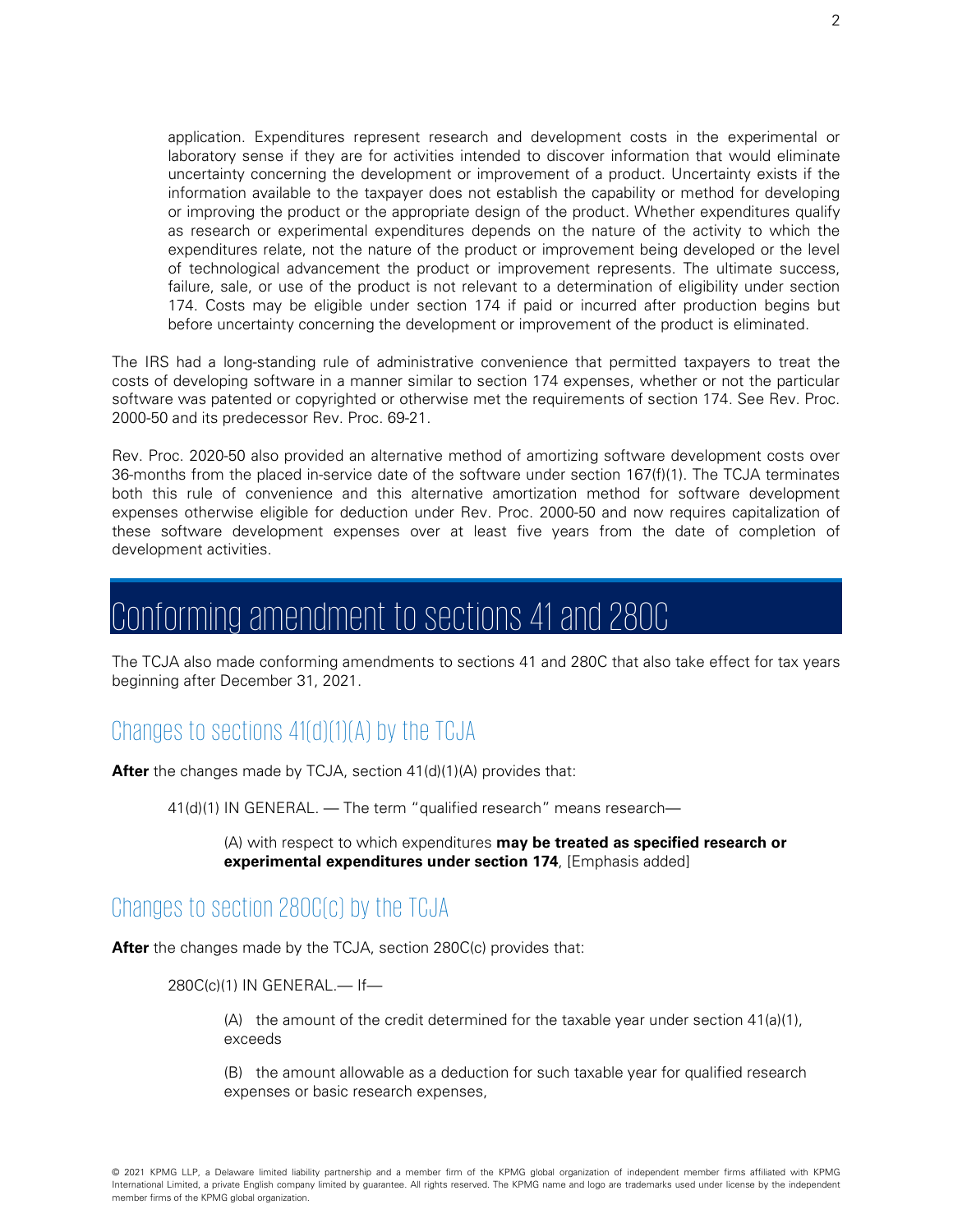the amount chargeable to capital account for the taxable year for such expenses shall be reduced by the amount of such excess.

(2) ELECTION OF REDUCED CREDIT.—

(A) IN GENERAL.— In the case of any taxable year for which an election is made under this paragraph—

(i) paragraph (1) shall not apply, and  $280C(c)(2)(A)(ii)$  the amount of the credit under section 41(a) shall be the amount determined under subparagraph (B).

(B) AMOUNT OF REDUCED CREDIT.— The amount of credit determined under this subparagraph for any taxable year shall be the amount equal to the excess of—

(i) the amount of credit determined under section 41(a) without regard to this paragraph, over

- (ii) the product of—
	- (I) the amount described in clause (i), and
	- (II) the maximum rate of tax under section 11(b).

(C) ELECTION.— An election under this paragraph for any taxable year shall be made not later than the time for filing the return of tax for such year (including extensions), shall be made on such return, and shall be made in such manner as the Secretary may prescribe. Such an election, once made, shall be irrevocable.

(3) CONTROLLED GROUPS.— Paragraph (3) of subsection (b) shall apply for purposes of this subsection.

Section 280C as amended by the TCJA removed previous references in old section 280C(b)(2), to a "Similar rule where taxpayer capitalizes rather than deduct expenses." This is because after the changes to section 174 by the TCJA, the only permissible method of treating R&E costs is capitalization and amortization (over five years if the activities are conducted in the United States or over 15 years if the activities are conducted outside the United States or its possessions).

#### Will taxpayers benefit from a reduced credit election after the TCJA changes?

Whether or not to make a section  $280C(c)(2)^4$  $280C(c)(2)^4$  election to claim a reduced rate of credit in lieu of a reduction in deductions is often a complex decision when a taxpayer considers its total tax position, e.g., factoring in U.S. federal taxes, foreign taxes, and state and local taxes. From the perspective of domestic regular income taxes, many taxpayers might decide not to make an election for a reduced rate of credit because section 280C(c)(1) by its terms might not apply.

For example, if for 2022 a taxpayer is a calendar year taxpayer; has only U.S.-based qualifying R&D activities; uses the traditional / regular research credit calculation method; and has a base amount pursuant to section 41(c)(2) of 50% of the current credit determination year qualified research expenses

<span id="page-3-0"></span><sup>4</sup> In contrast to the current version of section 280C, the reduced credit election under new section 280C is section 280C(c)(2) as opposed to section 280C(c)(3).

<sup>© 2021</sup> KPMG LLP, a Delaware limited liability partnership and a member firm of the KPMG global organization of independent member firms affiliated with KPMG International Limited, a private English company limited by guarantee. All rights reserved. The KPMG name and logo are trademarks used under license by the independent member firms of the KPMG global organization.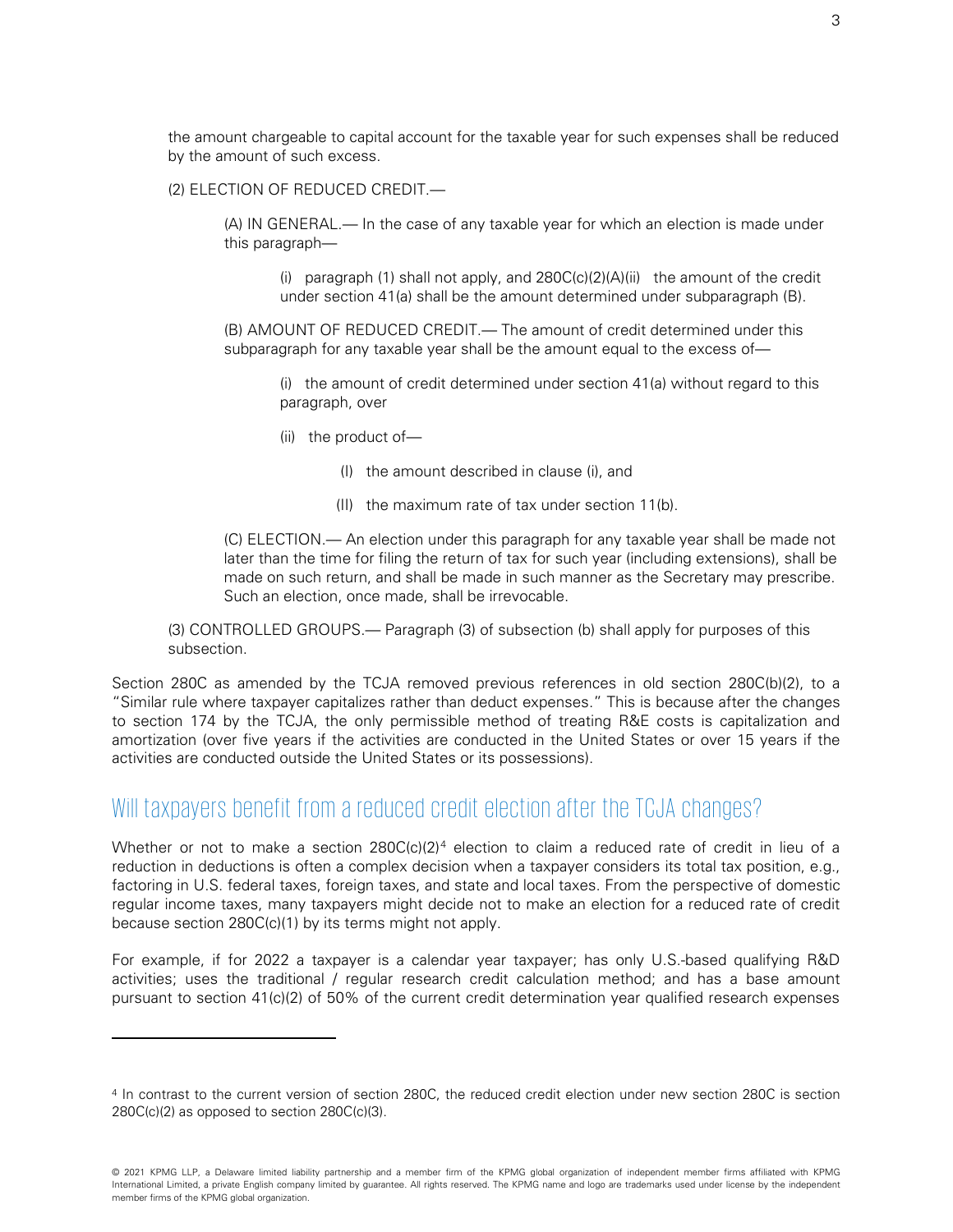(QREs); then the resulting gross research credit without a section 280C(c) election would be 10% of the total current year QREs.

The taxpayer's section 174 deduction related to these costs would be 10% of the current credit determination year QREs (100% /  $5 = 20%$  and applying the midpoint rule = 10%) and the amount of the credit determined under section 41(a)(1) (which mathematically is 10% of current credit determination year QREs) will not exceed the amount allowable as a deduction for such QREs (which is also mathematically 10% of current credit determination year QREs). In this instance section 280C(c)(1) does not apply.

If section 280C(c)(1) does apply, taxpayers that have traditionally elected the reduced credit because the reduced credit minimized total tax liability for the current year may find that because of mandatory capitalization, the full credit now provides a lower total tax liability for the current year (but may increase tax liability in future years).

# Estimated tax and financial statement considerations

Taxpayers will need to factor the effective date of the TCJA changes in their estimated tax payments and financial statements. From a big picture perspective, even taxpayers that currently claim the section 41 R&D credit may know the "floor" of their section 174 activities, but they should reassess their determinations for several reasons. New section 174 is broader both qualitatively (e.g., because foreign R&E is also a section 174 cost) and quantitatively (e.g., because the R&D credit is based on W-2 wages versus burdened salary under section 174. Also, the R&D credit only allows 65% of qualifying contract research while section 174 applies to 100% of qualifying contract research), and there are potential "ripple effects" of changes to section 174 amounts (e.g., ability to utilize foreign tax credits, etc.).

## Legislative outlook

The outlook for a possible deferral of the TCJA changes as part of the proposed "Build Back Better Act" (BBBA) remains uncertain as of the date of this article.

### Conclusion

Absent a legislative change, these TCJA changes will need to be factored in to estimated tax payments, tax returns, and financial statements for tax years beginning after December 31, 2021.